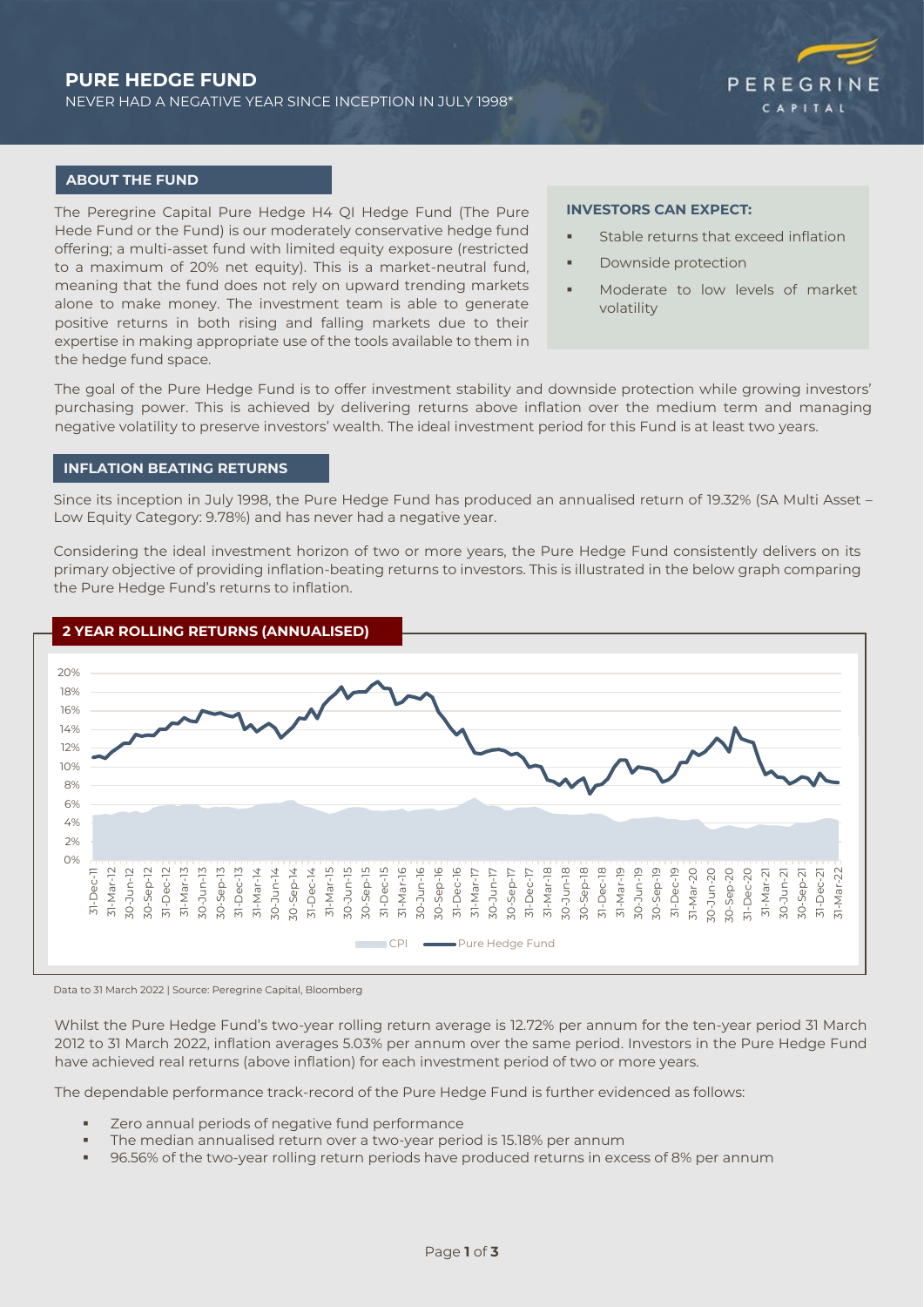

## **RISK VS RETURNS**

The consistency of returns is matched by the downside protection offered by the fund, with volatility and drawdown metrics in line with those of the low-equity multi-asset category, and potentially the multi-asset income fund space. To illustrate, below are the risk/return metrics of the Pure Hedge Fund against some of the largest low-equity multiasset funds in South Africa:





Data as at 28 February 2022 | Source: Peregrine Capital, IRESS, Bloomberg

What the above illustrates is that the Pure Hedge Fund offers better performance for similar/less risk than the largest Stable Funds. This is due to the Peregrine Capital investment team's notable skillset and the implementation of our long-standing investment philosophy.

### **TAX BENEFITS**

For discretionary investment clients that are looking for consistent real returns, without the need for a distribution from their investment, the Peregrine Capital Pure Hedge Fund may be a tax efficient solution. This is due to the makeup of the fund returns. This historical attribution is highlighted in the below table whereby the returns for each bi-annual distribution period of the fund are broken down.

|                                                   | 31 Mar<br>17 | 30<br>Sep 17 | 31 Mar<br>18 | 30<br>Sep 18 | 31 Mar<br>19 | 30<br>Sep 19 | 31 Mar<br>20 | 30<br><b>Sep</b><br>20 | <b>31 Mar</b><br>21 | 30<br><b>Sep 21</b> | <b>Total</b> | <b>Split</b> |
|---------------------------------------------------|--------------|--------------|--------------|--------------|--------------|--------------|--------------|------------------------|---------------------|---------------------|--------------|--------------|
| <b>Interest</b><br><b>Income</b>                  | 0.3%         | 0.1%         | 0.9%         | 0.6%         | 0.0%         | 0.8%         | 1.0%         | 0.0%                   | 0.0%                | 0.1%                | 3.9%         | 6.7%         |
| <b>Dividends</b>                                  | 0.3%         | 0.2%         | $1.0\%$      | 0.8%         | 0.0%         | 0.5%         | 0.6%         | 0.0%                   | 0.0%                | $1.4\%$             | 4.8%         | 8.4%         |
| <b>Capital</b><br>Gain                            | 4.1%         | 5.6%         | $-3.7%$      | 7.4%         | 8.4%         | 2.2%         | 0.6%         | 8.7%                   | 3.7%                | 1.6%                | 45.2%        | 78.1%        |
| <b>Total</b><br><b>Return to</b><br><b>Client</b> | 4.7%         | 5.9%         | $-1.8%$      | 8.8%         | 8.4%         | 3.5%         | 2.2%         | 8.7%                   | 3.7%                | 3.1%                | 57.9%        | 100.0%       |

Data source: Peregrine Capital

The majority of the return has been capital gains in nature, should be subject to capital gains tax on withdrawal, as opposed to income tax. For clients in the discretionary space who are currently reinvesting income and are in a relatively high income-tax bracket, an investment in the Pure Hedge Fund, as compared to more traditional income

#### **CORRELATION TO THE MARKET**

Another point of consideration is that due to the unique structure of this fund, returns are delivered in a manner with little to no correlation to the market. In fact, there have been numerous instances of negative correlation to the market, proving the diversification benefit of the fund in an investor's overall portfolio mix.